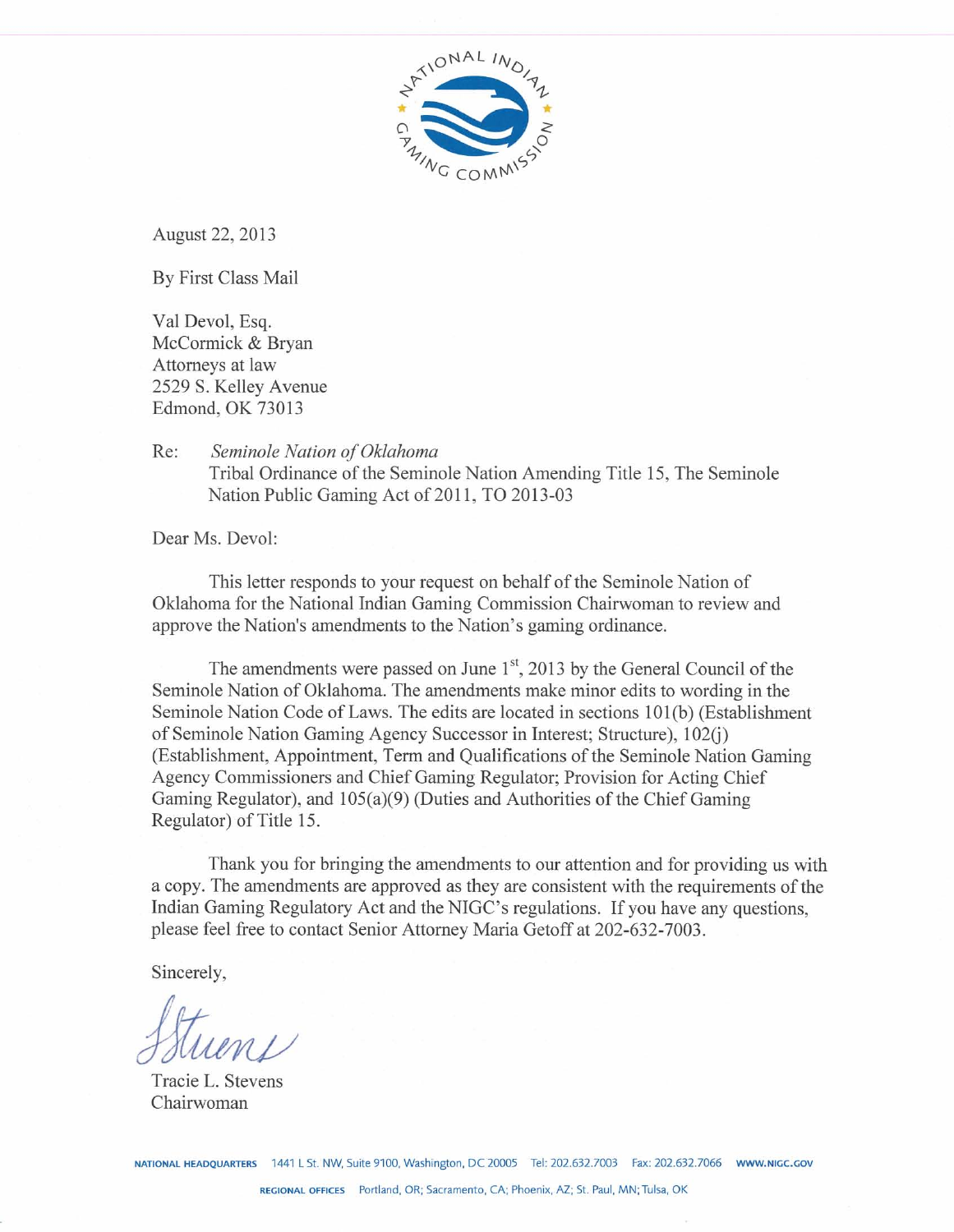# **SEMINOLE NATION OF OKLAHOMA**

# T0 2013-03

#### A TRIBAL ORDINANCE OF THE SEMINOLE NATION OF OKLAHOMA AMENDING TITLE **15,** THE SEMINOLE NATION PUBLIC GAMING ACT OF **2011**

BE IT THEREFORE ENACTED BY THE SEMINOLE NATION COUNCIL ASSEMBLED:

Section 100. Findings.

- **(1)** The Seminole Nation of Oklahoma Public Gaming Act of 20lIwas no Seminole Nation Greekalisma Pablo Saming Act of 2011 was<br>adopted by the Seminole National Indian Gaming Commission with<br>an offerthing the California Distance of Theory of Caming Commission with an effective date of February 9, 2012; and
- (2) At present, the new Gaming Act has been in effect for over a year and the Seminole Nation Gaming Commissioners request revisions in order to clarify operation chain of command and clarify the relationship between the Commission and its employees in order to more effectively manage the Seminole Nation Gaming Agency.

Section 200. Purpose:

To amend Title **15,** Sections 101(b), 102(j), and 105(a)(9) of the Seminole Nation Code of Laws to modify how employment decisions are made within the SNGA.

Section 300. Authorization:

Title 15, Chapter 'I, Sections 101, 102, and 105 shall be amended as attached with bold, underlined language as new language to be added and strikethrough words for existing language to be removed and all other subsections shall remain unchanged.

Section 400. Effective date:

 $\frac{1}{2}$ 

This amendment to the Seminole Nation Public Gaming Act shall. become effective upon approve from the National Indian Gaming Commission Chairperson.

.<br>The company applies the company of the second service and the company of the second sequence and the company a

 $10F3$ |Page

TO 2013-03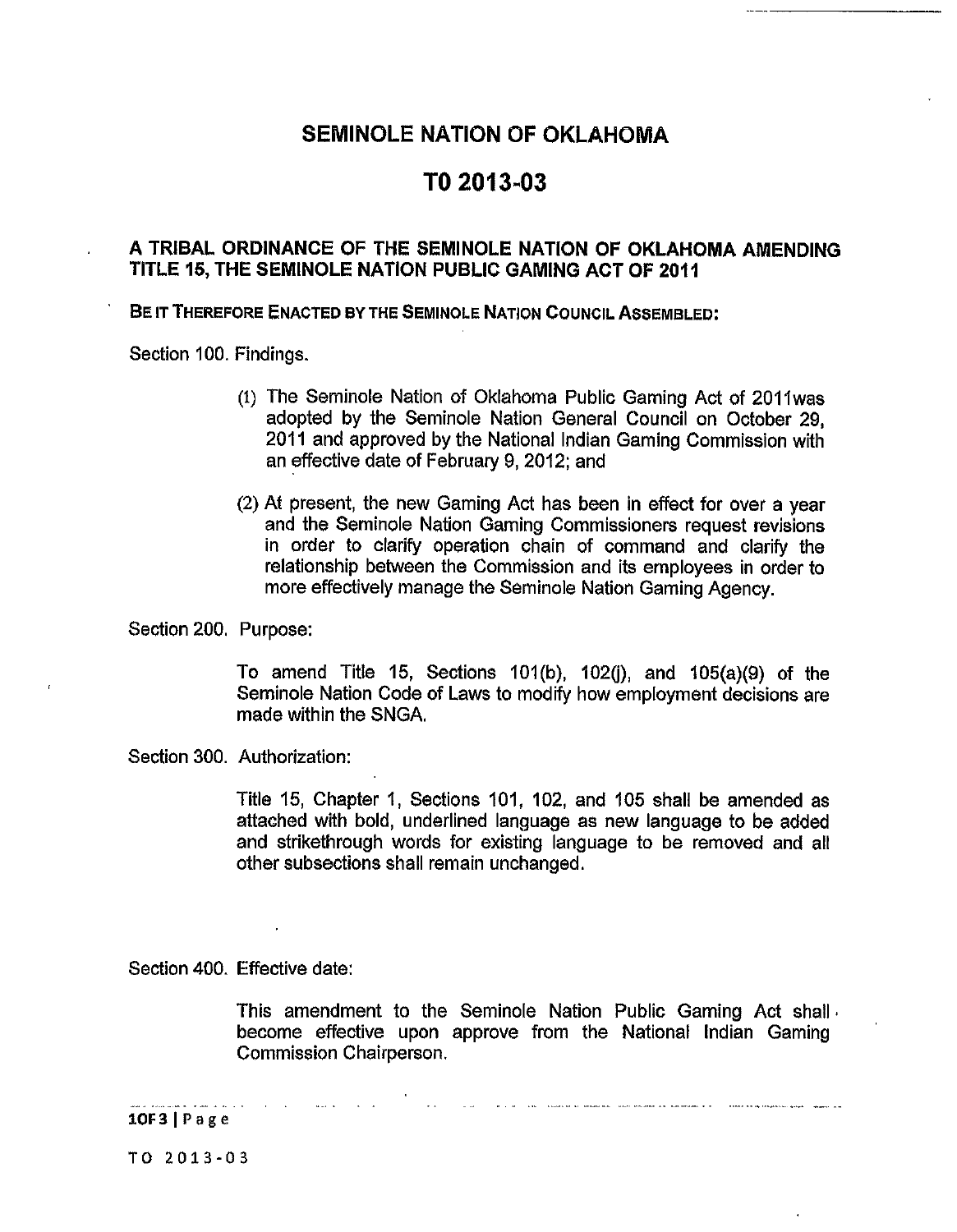# CHAPTER ONE

## SEMINOLE NATION GAMING AGENCY AND COMMISSIONERS

### Section 101. Establishment of Seminole Nation Gamina Aaencv Successor in Interest; Structure.

(b) Successor in lnterest to the Seminole Nation Gaming Commission. The Seminole Nation Gaming Agency shall be the successor in interest to the Seminole Nation Gaming Commission. All staff, assets, liabilities and contractual obligations of the Seminole Nation Gaming Commission are hereby transferred to and assumed by the Seminole Nation Gaming Agency, and nothing in this Act shall be construed to alter any lawful contractual obligations authorized by the Seminole Nation Gaming Commission under prior law. All regulations approved by the Seminole Nation Gaming Commission approved under prior law shall continue in force under SNGA until amended or withdrawn by the SNGA Gaming Commissioners er with input from the Chief Gaming Regulator in accordance with this Title.

Section 102. Establishment. Appointment. Term, and Qualifications of the Seminole Nation Gaming Agency Commissioners and Chief Gaming Regulator; Provision for Actina Chief Gamina Reaulator.

**(i)** Acting Chief Gamina Requlator. If the position of the Chief Gaming Regulator position becomes vacant for any reason, including, but not Acting Chief Gaming Regulator. If the position of the Chief Gaming<br>Regulator position becomes vacant for any reason, including, but not<br>limited to retirement, removal pursuant to Section 104 of this Title,<br>termination, res termination, resignation, disability, or death, any SNGA Gaming Commissioner, who is willing and able may assume the responsibilities as Acting Chief Gaming Regulator, as an interim appointment of the Principal Chief not requiring additional confirmation by the General Council shall be appointed with notice to the General Council for a term not to exceed three (3) months until a replacement is appointed or hired.

, ., . , . .. ,, , ,... . . . - - .. - . .- . . . . . . . . . ~., .. . .... ..~

Section 105. Duties and Authorities of the Chief Gaminq Reaulator.

(a) Responsibilities. The Chief Gaming Regulator shall:

**20F3 1 Page** 

TO 2013-03